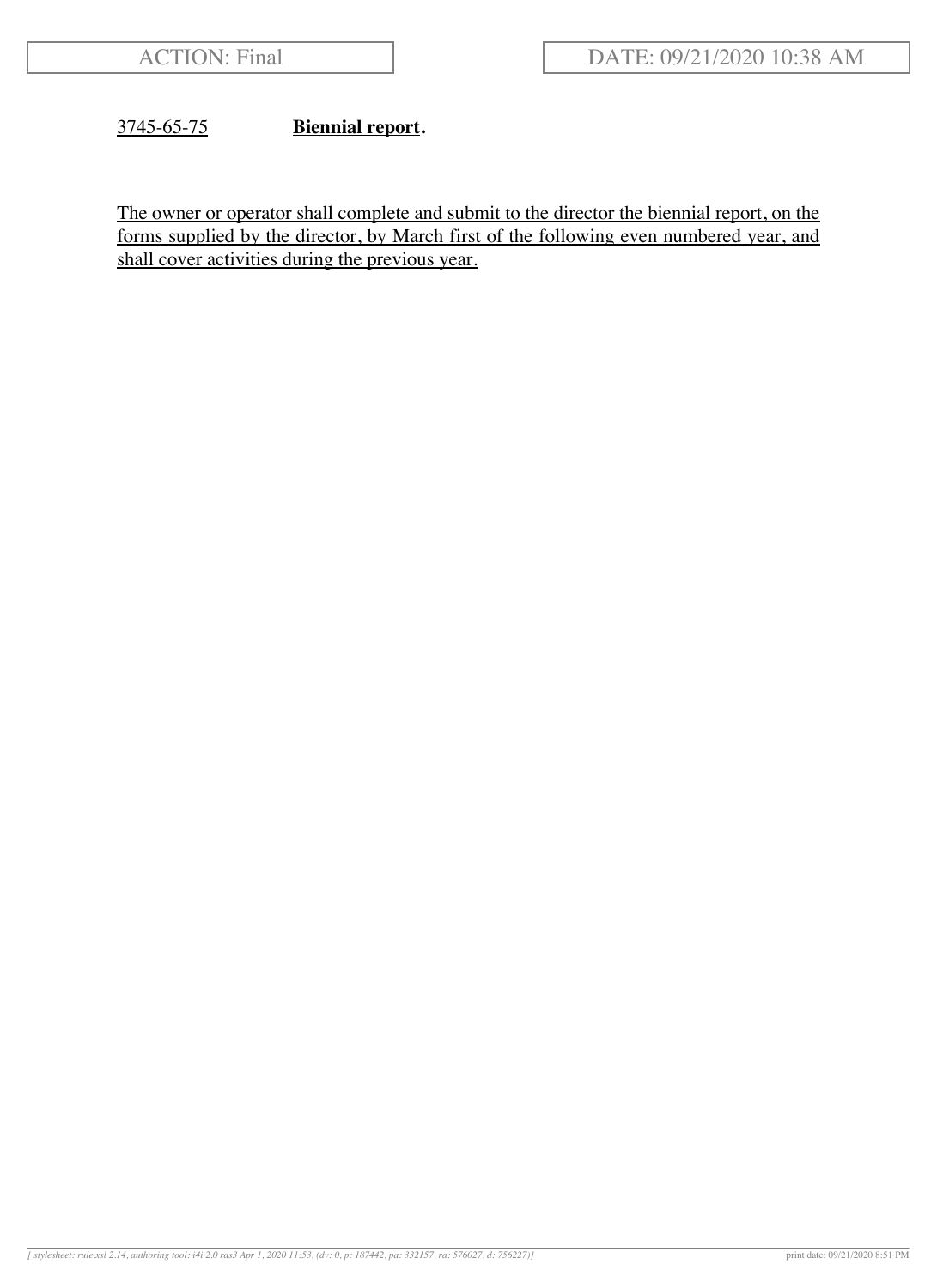Replaces: 3745-65-75 rescinded Effective: 10/5/2020 Five Year Review (FYR) Dates: Exempt

#### CERTIFIED ELECTRONICALLY

Certification

09/21/2020

Date

Promulgated Under: 119.03 Statutory Authority: 3734.12 Rule Amplifies: 3734.12 (D)(2)<br>Prior Effective Dates: 04/15/1981, 01/

04/15/1981, 01/07/1983, 05/29/1985 (Emer.), 08/29/1985, 12/08/1988, 12/30/1989, 03/13/2002, 05/13/2007, 02/05/2013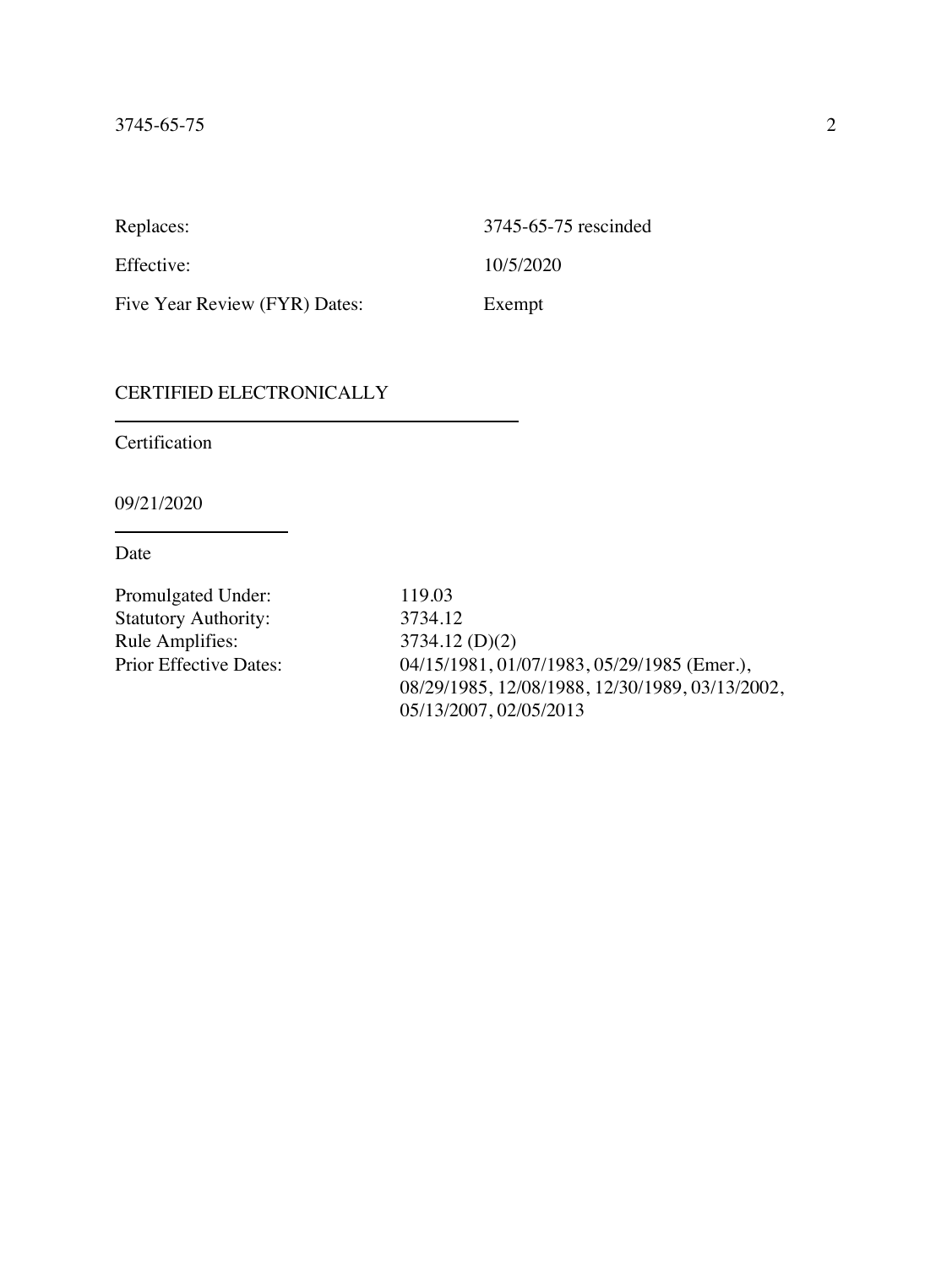## TO BE RESCINDED

### 3745-65-75 **Biennial report.**

The owner or operator must prepare and submit a single copy of a biennial report to the director by March first of each even numbered year. The biennial report must be submitted on the form and instructions supplied by the director. The report must cover facility activities during the previous calendar year and must include the following information:

- (A) The U.S. EPA identification number, name, and address of the facility;
- (B) The calendar year covered by the report;
- (C) For off-site facilities, the U.S. EPA identification number of each hazardous waste generator from which the facility received a hazardous waste during the year; for imported shipments, the report must give the name and address of the foreign generator;
- (D) A description and the quantity of each hazardous waste the facility received during the year. For off-site facilities, this information must be listed by U.S. EPA identification number of each generator;
- (E) The method of treatment, storage, or disposal for each hazardous waste;
- (F) Monitoring data under paragraphs  $(A)(2)(b)$ ,  $(A)(2)(c)$  and  $(B)(2)$  of rule 3745-65-94 of the Administrative Code, where required;
- (G) The most recent closure cost estimate under rule 3745-66-42 of the Administrative Code, and, for disposal facilities, the most recent post-closure cost estimate under rule 3745-66-44 of the Administrative Code;
- (H) For generators who treat, store, or dispose of hazardous waste on-site, a description of the efforts undertaken during the year to reduce the volume and toxicity of waste generated;
- (I) For generators who treat, store, or dispose of hazardous waste on-site, a description of the changes in volume and toxicity of waste actually achieved during the year in comparison to previous years to the extent such information is available for the years prior to 1984; and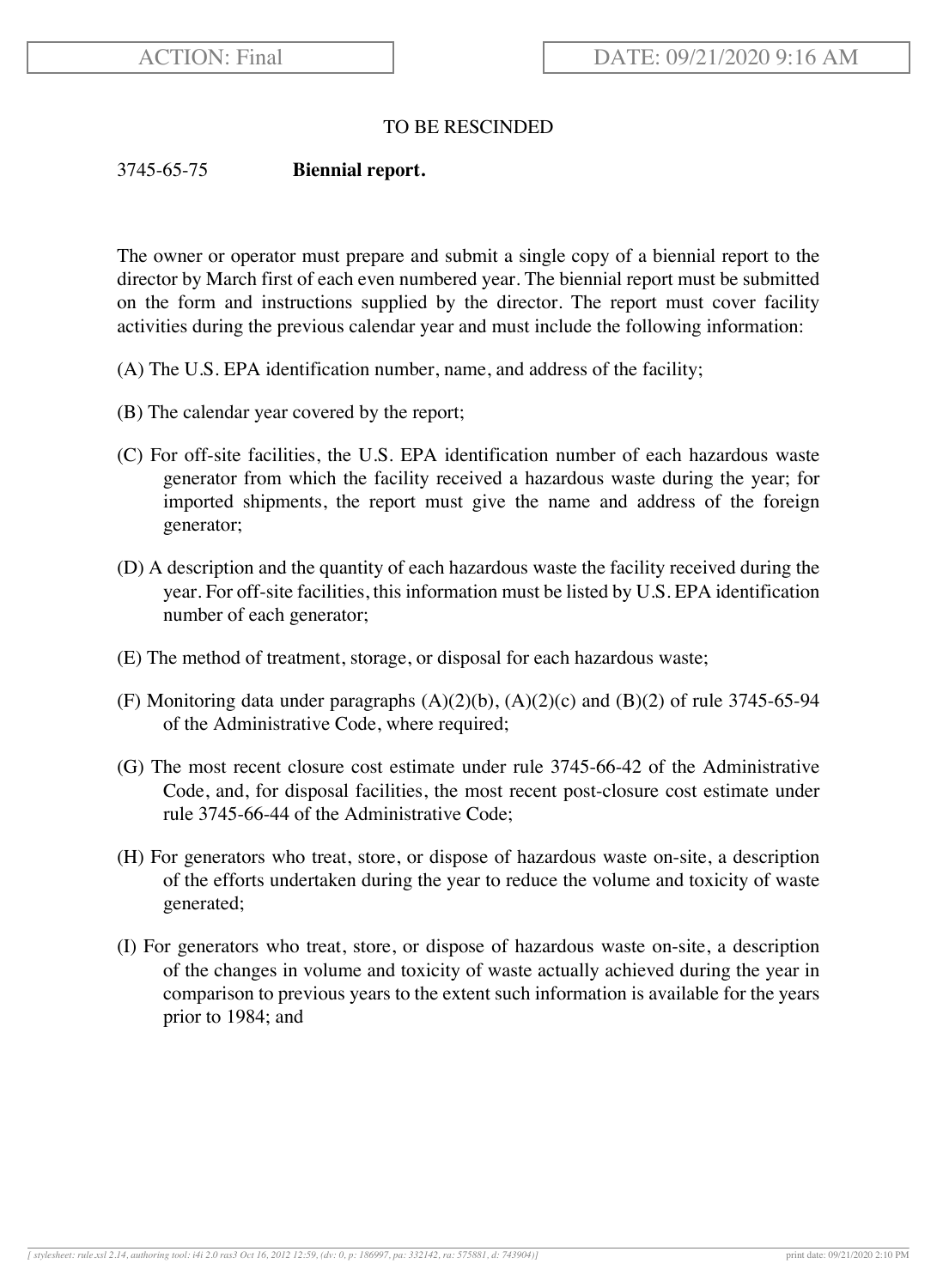# 3745-65-75 TO BE RESCINDED 2

(J) The certification signed by the owner or operator of the facility or his authorized representative.